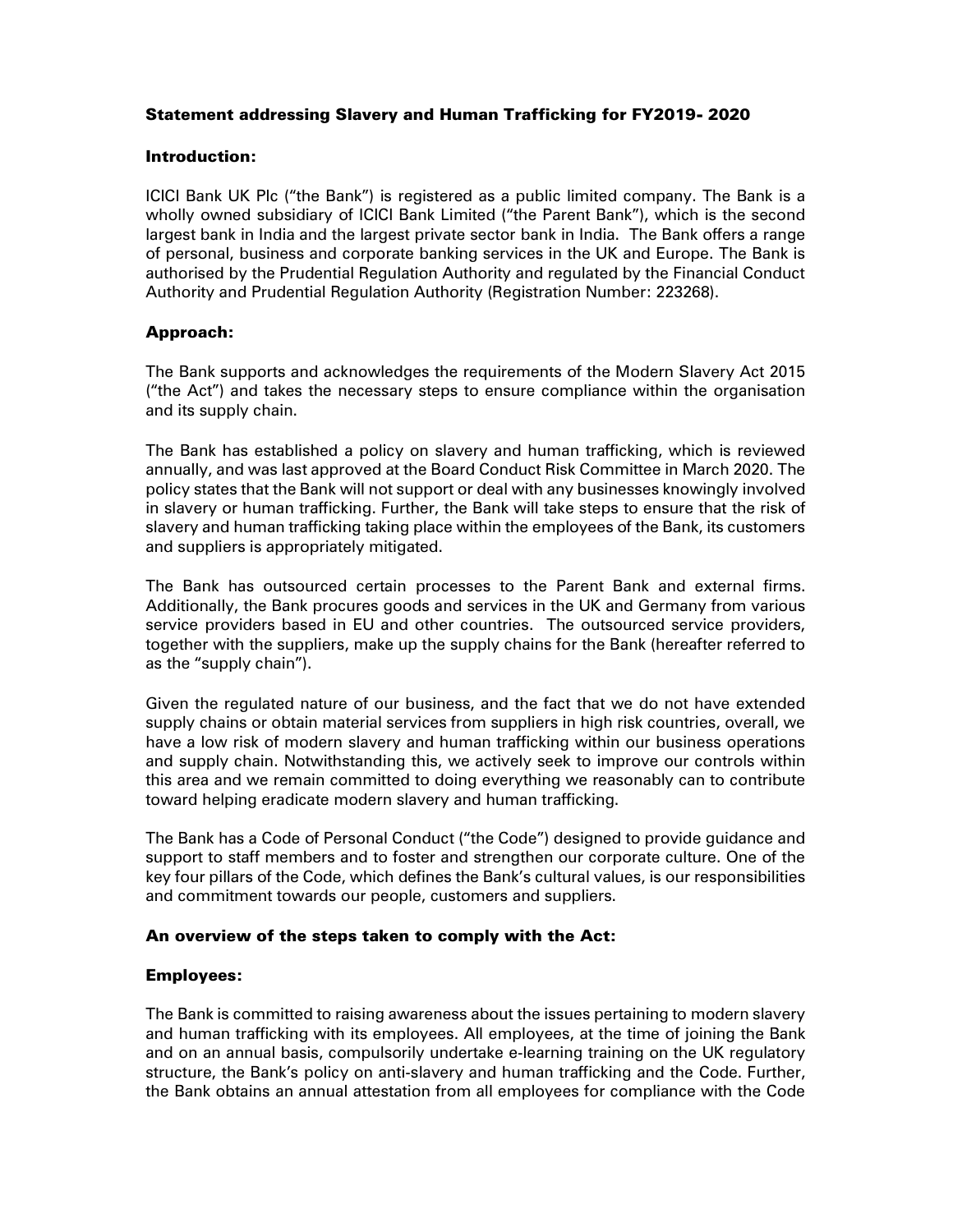which emphasises that the requirements of the Bank's policy on anti-slavery and human trafficking must be met by all employees at all times.

The Bank is an equal opportunities employer and is committed to providing equal opportunities and avoiding unlawful discrimination. The Bank adheres to the UK Government's National Minimum Wage policy in respect of its employees living in UK.

The Bank has a well-established Raising Concerns (Whistleblowing) Policy in place. The policy offers guidance to employees on disclosing any form of malpractice or a material breach of the Bank's policies, as well as assurance on how those raising a concern will be protected from victimisation, retaliation or being otherwise disadvantaged. The policy provides specific reference to sexual harassment, anti-slavery and human trafficking.

#### Suppliers:

The Code highlights that all supplier relationships should be conducted in a professional, impartial and competitive manner. The Code specifies that suppliers form an important link in the supply chain in providing professional services to our customers, hence the treatment of their employees on our premises or off-site has to be on par with our own staff and our own cultural and corporate standards.

The Bank undertakes due diligence of new suppliers at the time of on-boarding and on an ongoing basis, which includes areas such as anti-bribery, corruption and adverse media checks regarding anti-slavery and human trafficking. Compliance with the requirements of the Act by the supply chain is also monitored by the Bank through reporting of breaches and the Bank's complaints handling process. In FY2020 there were no complaints received or material breaches reported related to slavery and human trafficking.

The Bank undertakes additional controls such as, undertaking annual AML and name screening checks for all suppliers. This is to reduce the risk of entering into commercial arrangements with suppliers that pose an unacceptable risk of the Bank being used for the facilitation of financial crime and fraud, including modern slavery.

The Bank has due respect for human rights and zero tolerance for modern slavery. To meet the requirements of the Act, the Bank operates a risk based approach and obtains an annual confirmation from those suppliers identified as higher risk and being more susceptible to slavery and human trafficking (e.g. suppliers that employ blue-collar workers). The confirmation requires these suppliers to confirm that they do not carry out any activities which support or deal with any business, knowingly involved in slavery or human trafficking and that they have processes and procedures in place to comply with the requirements under the Act. For all the remaining, lower risk suppliers, a letter is sent to them asking them to inform us if their statement provided in previous years has undergone any material changes indicating that their business or supply chain is more susceptibility to slavery or human trafficking.

#### Customers:

The Bank has adopted a risk-based approach to accepting new customers and managing existing customers. As per the anti-money laundering and financial crime framework of the Bank, an appropriate level of due-diligence is undertaken depending on the nature of customer relationship and risk rating assessment carried out. In cases where the risk assessment indicates a high risk, an adverse media search is conducted. Compliance with